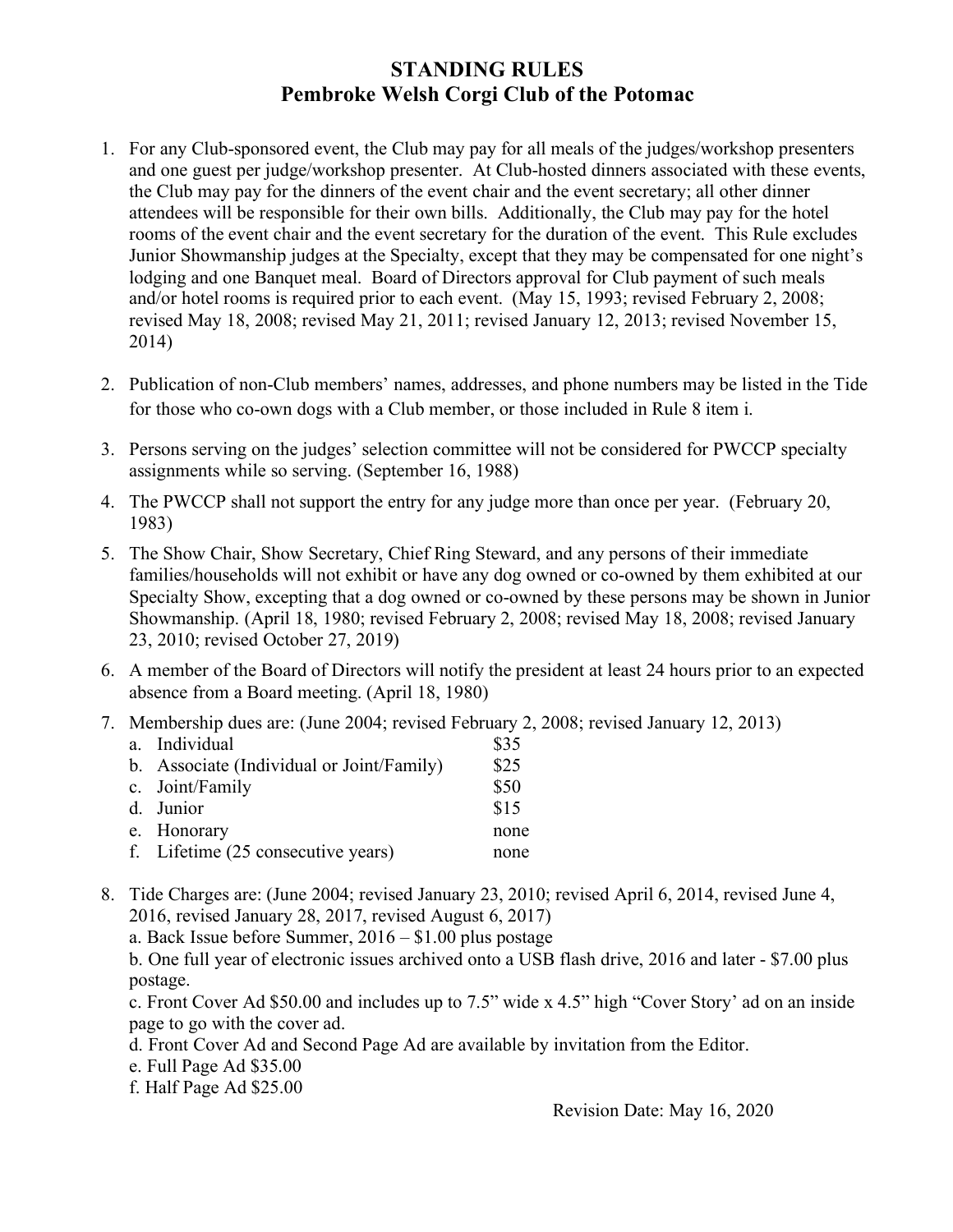g. Business Card \$7.50

h. A 10% discount for four ads or business card ads in a year. Full payment for four ads must be made at the time of the first ad. The front cover is not included in discount ads. i. Advertising is limited to PWCCP members and PWCCA-affiliate club members. In addition, the editor may extend an invitation to advertise to winners of top awards at a PWCCP event regardless of their club affiliation. Advertising rates for non-PWCCP members (unless invited to advertise because of a top award at a PWCCP event) and commercial businesses are double the above and are subject to approval by the editor.

- 9. Standing committees are: (July 8, 2007; revised November 7, 2010; revised June 30, 2012)
	- a. Activities Performance
	- b. Activities Show-Related
	- c. Administration
	- d. Events
	- e. Information/Communications
	- f. Member/Public Service
	- g. Outreach
	- h. Rescue
- 10. Requests for reimbursement for any expenses must be sent to the Treasurer in writing. The request must be submitted with receipts showing all expenses. (January 2005)
- 11. In the conduct of general management of Club affairs, it is acceptable to use electronic mail polling of individual Board members to approve/disapprove a proposed action that is deemed to be of an urgent nature and cannot be deferred until the next regular Board meeting. The action must be ratified at the next regular Board meeting to become an official act of the Board. (April 2005; revised February 2, 2008; revised January 23, 2010)
- 12. For all events except the annual specialty, judges' gifts shall be limited to \$50.00. (May 2005)
- 13. Supported entry trophies shall be limited to a total of \$200.00 per event. (May 2005)
- 14. The Club shall support entries throughout the year, with the number and location of events to be determined by the board on an ongoing basis. (July 8, 2007; revised February 2, 2008)
- 15. Draft minutes of the PWCCP General Membership Meetings will be published in the PWCCP email list before the next membership meeting where they must be voted into acceptance. (November 2005)
- 16. Travel allowance for American and European conformation and performance judges will be the actual expenses up to \$600; actual expenses up to \$1,200 for air travel for Australian and New Zealand judges; and actual expenses up to \$300 for Sweepstakes judges. When a personally owned vehicle (POV) is used, the judge will be reimbursed using the current United States (US) General Services Administration (GSA) POV mileage reimbursement rate, up to the aforesaid maximum. (May 2006; revised May 24, 2014)
- 17. PWCCP will pay for up to three nights' lodging for conformation and performance judges of PWCCP events. (September 10, 2006)
- 18. The following rules and accompanying table apply to processing of contractual agreements.
	- a. The Board of Directors must approve any contract over \$500 before it is signed.
	- Revision Date: May 16, 2020 b. Any contract received from outside sources and in excess of \$500 requires the signature of the Vice President (VP), as the official representative of the PWCCP. In addition, the event chair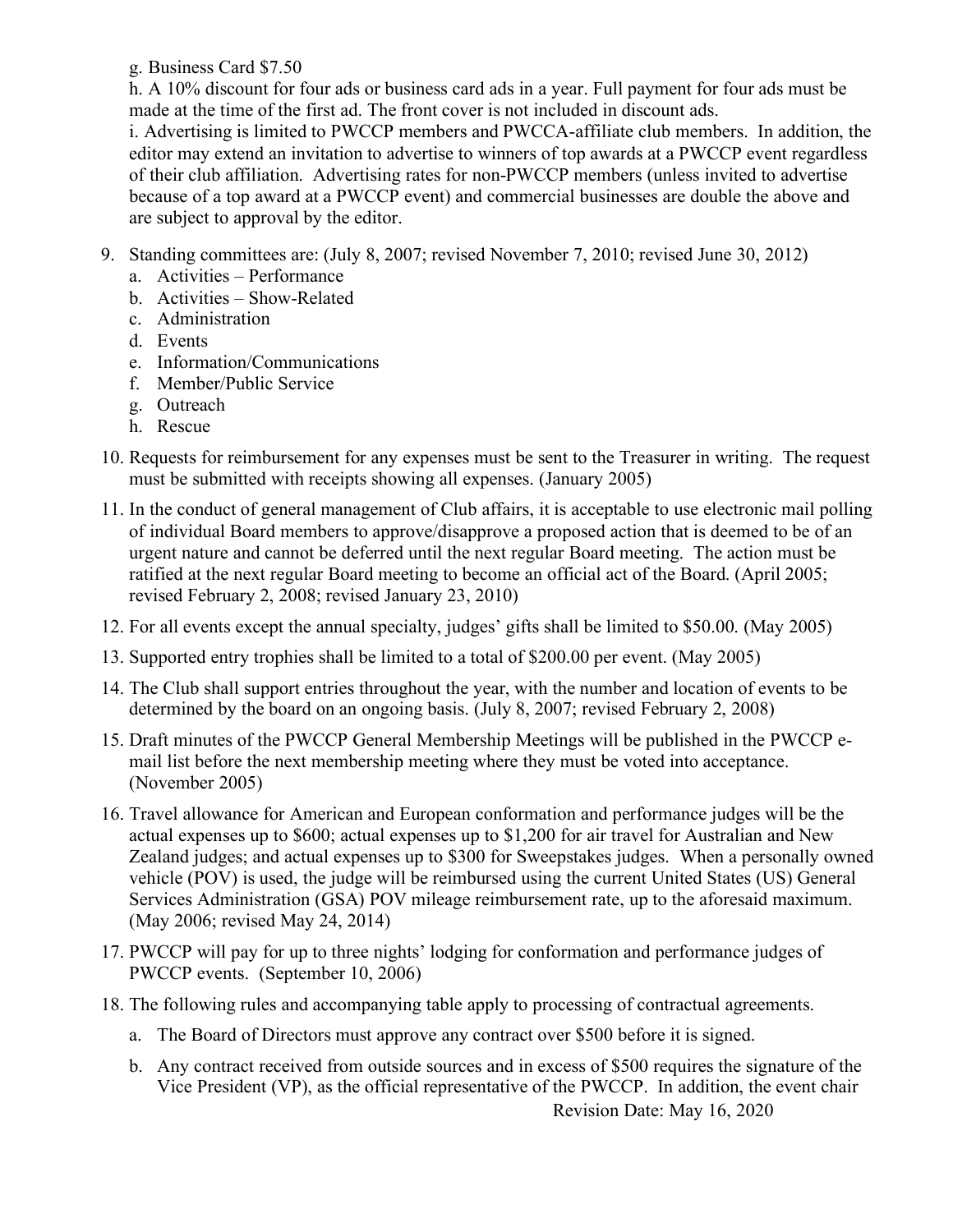will initial each page of the contract, indicating that he/she has read and is in agreement with the terms set forth. If the VP is also the event chair, the contract will be initialed by the VP as the event chair and signed by another Club officer.

- c. All multi-year contracts, regardless of the monetary amount (with the exception of the Club trailer registration/license renewal), must be signed by the VP, following Board approval.
- d. For contracts originating from within the PWCCP or amounting to \$500 or less, the Club signature authority will be as stated in the following table.
- e. If the contract originates from within the PWCCP, the contract may be signed by the event chair; if the contract originates from outside the PWCCP, the contract must be signed by the VP.

| <b>Event</b>                    | Contract Type*                       | Contract<br>Origination | <b>Estimated</b><br><b>Monetary</b><br><b>Amount</b> | <b>Signature Authority</b>     |
|---------------------------------|--------------------------------------|-------------------------|------------------------------------------------------|--------------------------------|
|                                 | Facility/Services                    | <b>Outside of PWCCP</b> | <b>Over \$500</b>                                    | <b>VP</b>                      |
| Winter Workshop                 | Seminar                              | <b>Outside of PWCCP</b> | <b>Over \$500</b>                                    | <b>VP</b>                      |
|                                 | Facility/Services                    | <b>Outside of PWCCP</b> | <b>Over \$500</b>                                    | <b>VP</b>                      |
| Specialty                       | Judges                               | Within PWCCP            | Governed by<br><b>Standing Rules</b>                 | <b>Corresponding Secretary</b> |
|                                 | Show Secretary<br>(includes Catalog) | <b>Outside of PWCCP</b> | <b>Over \$500</b>                                    | <b>VP</b>                      |
|                                 | Trophies                             | <b>Outside of PWCCP</b> | <b>Over \$500</b>                                    | <b>VP</b>                      |
| Fun Fair                        | Facility/Services                    | <b>Outside of PWCCP</b> | \$500 or less                                        | <b>Event Chair</b>             |
| <b>Coursing Ability</b><br>Test | Judge                                | Within PWCCP            | Governed by<br><b>Standing Rules</b>                 | Event Chair                    |
| Match                           | Judges                               | Within PWCCP            | Governed by<br><b>Standing Rules</b>                 | <b>Event Chair</b>             |
| <b>Agility Trial</b>            | Facility/Services                    | <b>Outside of PWCCP</b> | <b>Over \$500</b>                                    | <b>VP</b>                      |
|                                 | Judges                               | Varies                  | Governed by<br><b>Standing Rules</b>                 | Varies (see 18.e. above)       |
| Rescue Picnic                   | Facility/Services                    | <b>Outside of PWCCP</b> | \$500 or less                                        | Event Chair                    |
| Herding                         | Facility/Services                    | <b>Outside of PWCCP</b> | <b>Over \$500</b>                                    | <b>VP</b>                      |
| Weekend                         | Judges                               | Varies                  | Governed by<br><b>Standing Rules</b>                 | Varies (see 18.e. above)       |
| <b>Holiday Dinner</b>           | Facility/Services                    | <b>Outside of PWCCP</b> | <b>Over \$500</b>                                    | <b>VP</b>                      |

(July 8, 2007; revised January 7, 2012; revised January 17, 2016; revised October 22, 2016) \*Trailer registration/license renewal excluded

19. The Immediate Past President (IPP) may function as an advisor to the Board of Directors for a period of one year immediately following the election of a new President. The IPP does not have a vote, but may be invited to attend Board Meetings. (October 6, 2007; Revised January 23, 2010)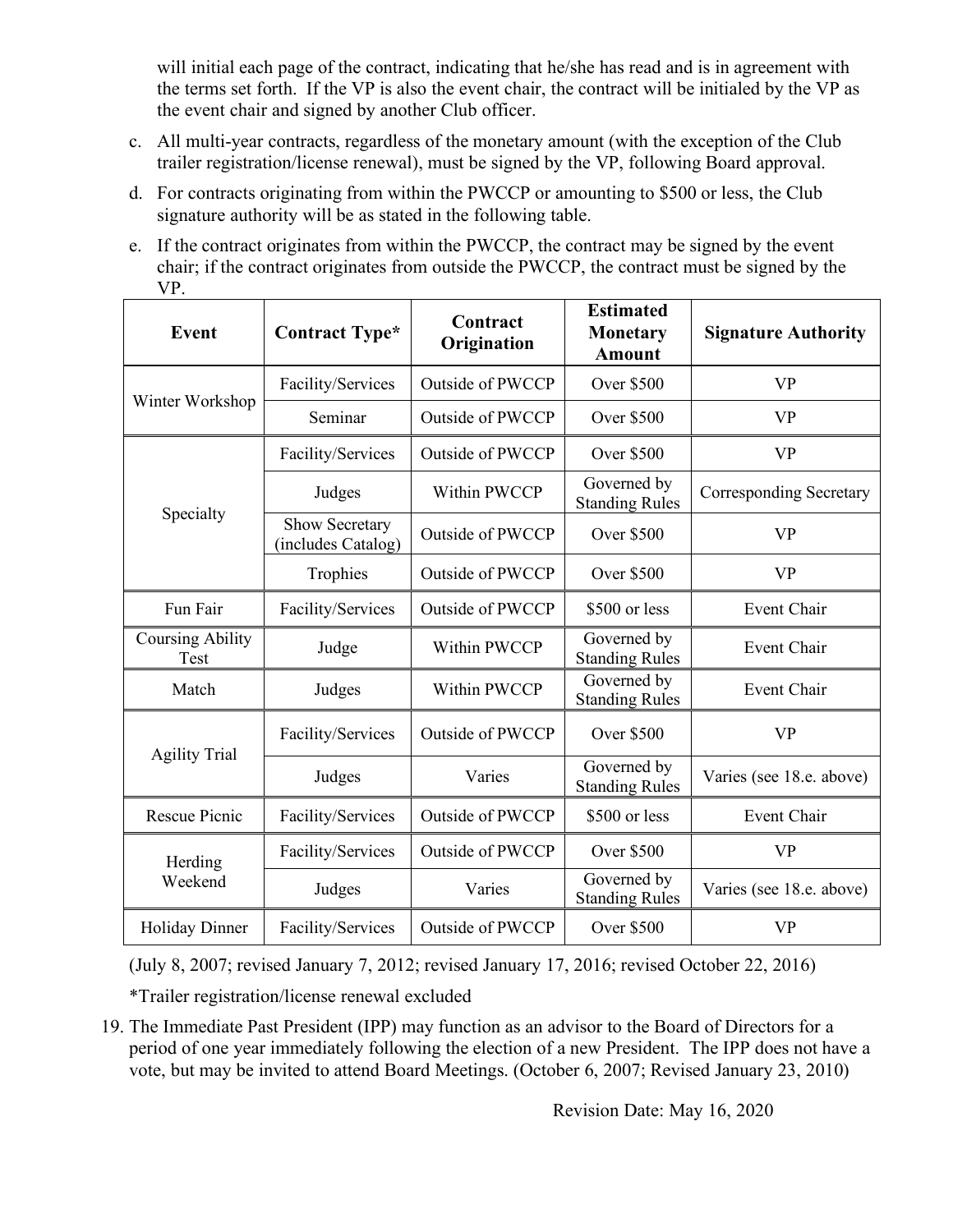- 20. A \$20 returned-check fee shall be charged for any check returned to the Club for insufficient funds. This rule will apply to check payments made to the Club for any service, merchandise, or entry fee. Subsequent returned checks from the same individual may result in the person being put on a cashonly basis. (November 24, 2007)
- 21. When contracting with Specialty judges for Regular and Non-Regular conformation classes, the Club will request, as part of the agreement, that the judge not accept an identical judging assignment in the United States for a period of one year prior to our Specialty or any all-breed show assignment east of the Mississippi in the United States for a period of three months prior to our Specialty. When contracting with Specialty judges for Sweepstakes, the Club will request, as part of the agreement, that the judge not accept an identical judging assignment in the United States for a period of one year prior to our Specialty. (November 24, 2007)
- 22. The PWCCP will present each new member with a Club membership pin at the meeting during which they are voted in, preferably by one or both sponsors. If the new member is not present, a pin will be mailed to them. (November 24, 2007; revised February 2, 2008)
- 23. The Annual Rescue Picnic will be paid for using General Fund monies. Any other Rescue-related events will be paid for using Rescue Fund monies. Any revenue collected at such Rescue events will be deposited in the Rescue Fund. (November 24, 2007; revised May 18, 2008)
- 24. The financial records of the Club will be reconciled at the end of a Treasurer's term and/or periodically, as needed. (May 22, 2010; revised March 24, 2013)
- 25. Supported entry sweepstakes judges will be offered one night's lodging at the show-giving host hotel or comparably priced accommodations. (July 11, 2010)
- 26. The President, Vice President, and Treasurer will be signatories with full access on all financial accounts held by the PWCCP. Checks will be provided by the Treasurer to either President or Vice President when requested. The request must state a need for the check and an estimate of the amount. The Treasurer keeps track of all checks with one set of books and must insure that the required controls are in place. (September 11, 2010)
- 27. The following disclaimer must appear in all premiums, flyers, or any other formal notifications that publicize Club functions: "*PWCCP is not responsible for the behavior of the attendees or their dogs. If attendees' dogs create an unsafe situation for other attendees or their dogs, the owners of misbehaving dogs remain liable for any damages and may be asked to leave."* (March 24, 2013)
- 28. A Specialty Obedience/Rally judge shall be paid a judging fee of no more than \$400 for the entire judging assignment. If a judge requests a fee of more than \$400, or specifies a per day fee of more than \$200/day, the request must be approved by the Board before a contract letter is mailed to the judge. (January 12, 2013; revised May 16, 2020)
- 29. The President's Award Bronze shall be presented at the Specialty Banquet. (March 24, 2013)
- 30. The purpose of the Club Email List is to facilitate communication regarding Club business and Club events. It may also be used to send information on events held by other clubs that our Membership may have interest in. Communications that contain advertisements for products or businesses or that promote business services are generally not appropriate. Communications that include unverified claims are not appropriate. (October 4, 2014)
- 31. Each year, the PWCCP Specialty catalog will include a Celebration-of-Life page for any and all Club members who have passed away between Specialty catalog deadline dates. (January 17, 2016)